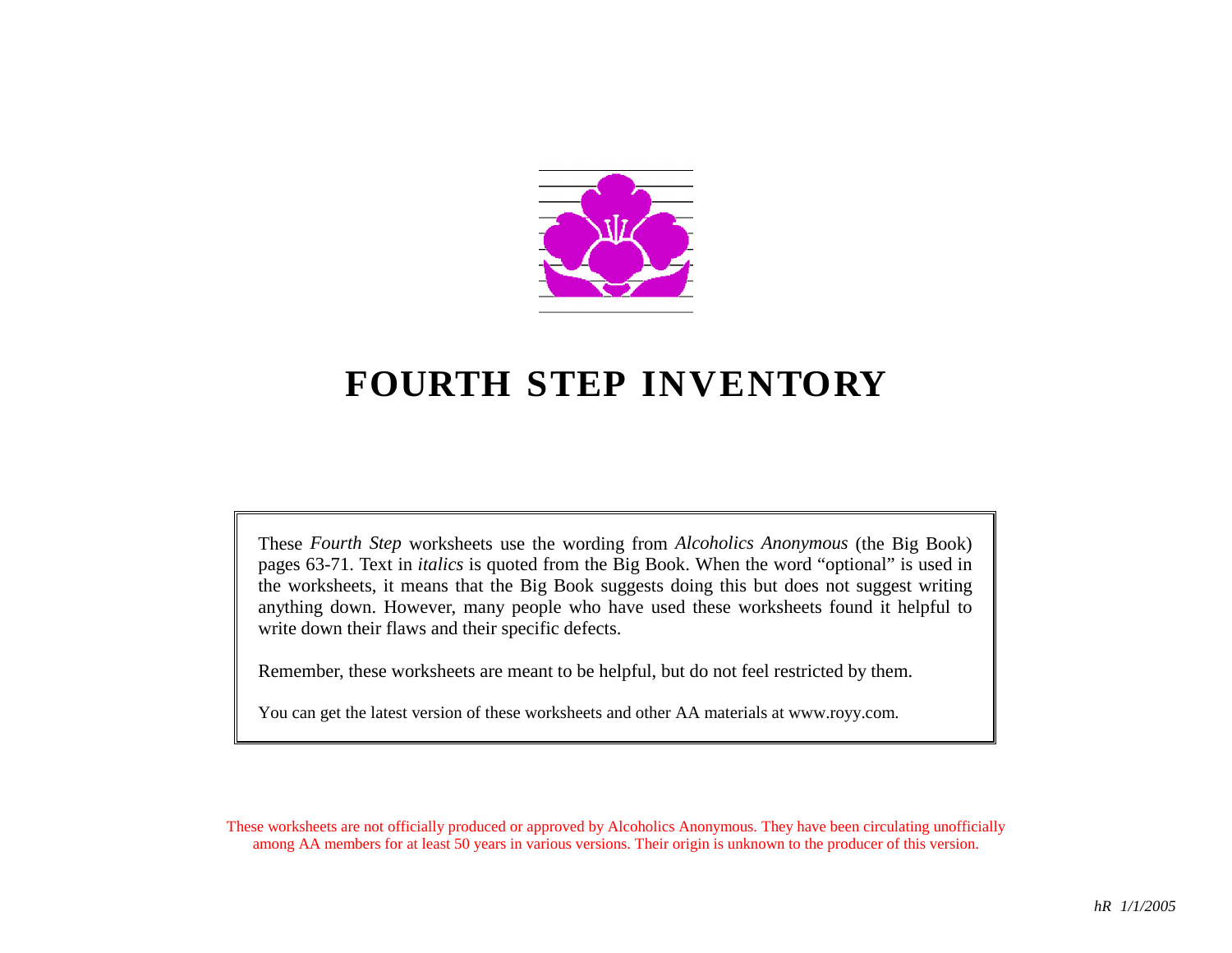## **HELPFUL HINTS**

**PREPARATION:** before you start this written Fourth Step, read pages 63-71 in the Big Book and the Fourth Step in the *Twelve Steps and Twelve Traditions.* 

#### **NOTE:**

1. This inventory is **not** an exercise in beating yourself up. Be scrupulously honest but be fair to yourself. Inventory your strengths as well as your defects.

2. The following checklist merely **suggests** what some people consider flaws. You must decide how they fit with your own moral code. Do not be limited by this list--add your other flaws and assets. It is in this Fourth Step that you begin to discover **your** values– what **you** consider right and wrong,

functional and dysfunctional behavior–and how you live up to **your** standards.

3. This inventory is about who you are **now**, not who you were when you were drinking and taking drugs. Be careful, however, not to blame all past bad behavior on drinking and drugs if the seed of that bad behavior still exists in you.

4. Don't be discouraged when your character defects are not immediately lifted after you have completed your 5th Step--that is the work of the  $6<sup>th</sup>$ ,  $7<sup>th</sup>$  and  $10<sup>th</sup>$  Steps.

5. **Prioritize!** Spend most of your time on the 20% of your flaws that cause 80% of the trouble in your life. You can initially check off as many flaws as you want on the checklist but then prioritize to the 12 that cause the most trouble. **If you list more** 

**than 12 flaws, you are probably beating yourself up!** You must check at lease **twice as many assets** as you check flaws or you really are beating yourself up.

**INTO ACTION:** On the following list, check all of your defects **and** all of your assets. This is an inventory of **both** bad and good characteristics. Then discuss your defects (with your best example of each) on the *Review of Flaws* form.

royy@royy.com

#### **Glossary of Words Used in Steps Four and Five**

- **Moral Inventory** ..**A list of personality defects, violations of moral principles, defects in character, maladjustments, and dysfunctional behavior.**  Character ...............Moral vigor or firmness, especially as acquired
- through self-discipline.
- Defect ....................Lack of something necessary for completeness; flaw; weakness, fault; same as Shortcoming.
- Dishonest...............The act or practice of telling a lie, or of cheating, deceiving, stealing, etc.

Exact......................Precise, detailed.

Fault........................Something done wrongly, an error or mistake.

Fear........................Painful emotion marked by alarm, dread, anxiety, agitation, uneasiness, apprehension, etc.

Footnotes to the list on following page:

1 Dr. Bob's Fourth Step List; in "He Sold Himself Short," (*Alcoholics Anonymous,* p. 292)

2 Seven Deadly Sins (*Twelve Steps and Twelve Traditions,* p. 48)

| Frightened  A temporary or continual state of Fear. Anxious.      |
|-------------------------------------------------------------------|
| Inconsiderate Without thought or consideration of others.         |
| NatureThe essential characteristic of a thing.                    |
| Self-centered  Occupying or concerned only with one's own affairs |
| (same as Selfish).                                                |
| Self-seeker  A person who seeks only or mainly to further his     |
| own interests.                                                    |
|                                                                   |
| interests and having little or no concern for others              |
| (same as self-centered).                                          |
| Shortcoming Falling short of what is expected or required (same   |
| as Defect).                                                       |
|                                                                   |

 $3$  Clarence Snyder's Fourth Step List (one of the original 40 members of AA, see "Home Brewmeister," *Alcoholics Anonymous,* pp. 297-303)

<sup>4</sup> Boy Scout Law, Robert Binkey's *The Official Boy Scout Handbook* (10th edition, 1990)(so? . . . what? . . . )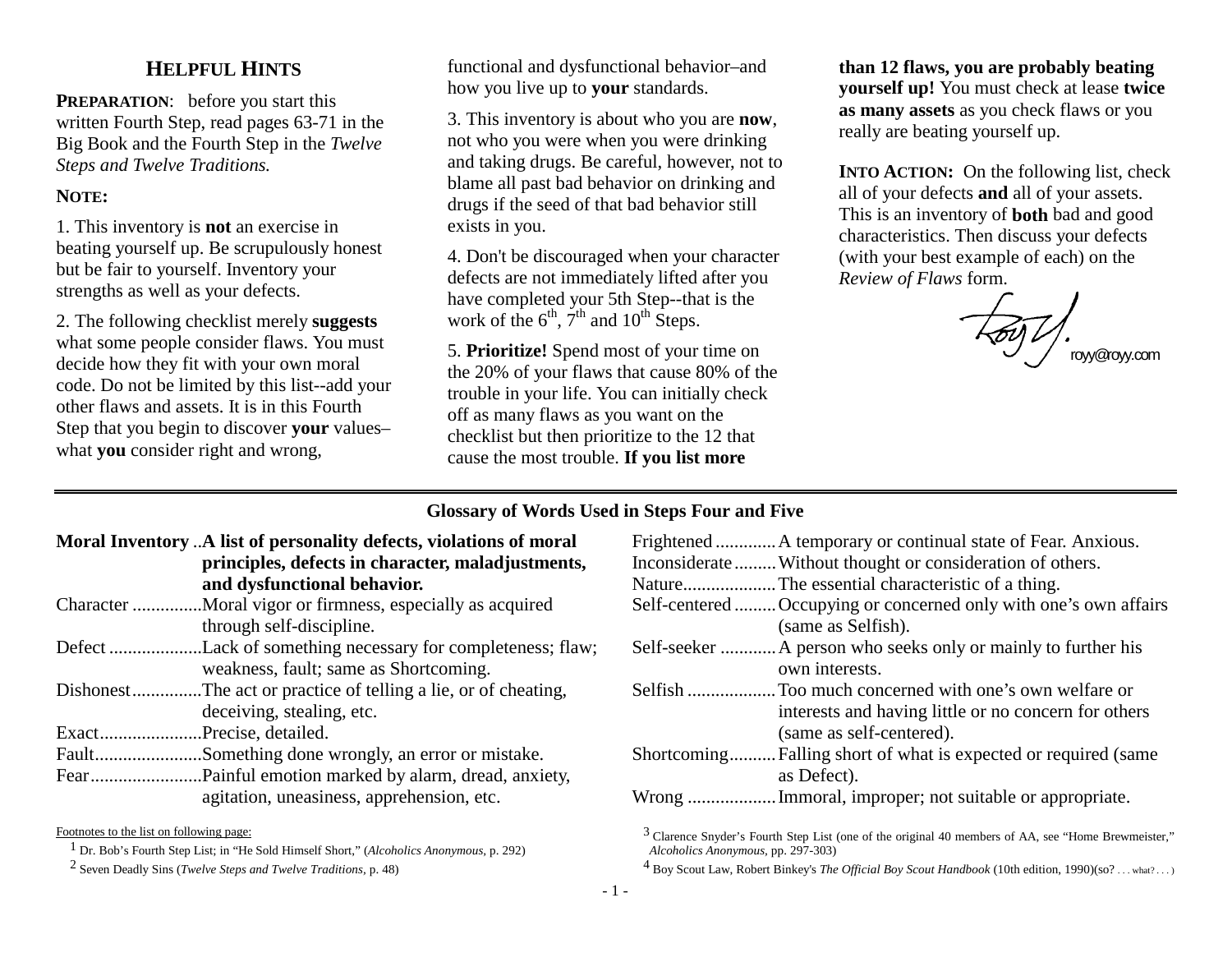# **Checklist of Flaws and Assets**

| <b>4 Character Defect</b>                 | <b>Opposite Asset 4</b>                           |  |  |
|-------------------------------------------|---------------------------------------------------|--|--|
| aggressive, belligerent                   | good-natured, gentle                              |  |  |
| angry <sup>2</sup>                        | forgiving, calm, generous                         |  |  |
| apathetic<br>interested, concerned, alert |                                                   |  |  |
| apprehensive, afraid                      | calm, courageous                                  |  |  |
| argumentative, quarrelsome                | agreeable                                         |  |  |
| arrogant, insolent                        | unassuming, humble                                |  |  |
| attacking, critical                       | fair, self-restrained                             |  |  |
| avoidant                                  | faces problems and acts                           |  |  |
| blocking                                  | honest, intuitive                                 |  |  |
| boastful                                  | modest, humble                                    |  |  |
| careless <sup>1</sup>                     | careful, painstaking, concerned                   |  |  |
| cheating                                  | honest                                            |  |  |
| competitive (socially)                    | cooperative                                       |  |  |
| compulsive                                | free                                              |  |  |
| conceited <sup>1</sup> , self-important   | humble, modest                                    |  |  |
|                                           | contradictory, oppositional reasonable, agreeable |  |  |
| contrary, intractable, pigheaded          | reasonable                                        |  |  |
| controlling                               | lets go, esp. of other's lives                    |  |  |
| cowardly                                  | brave 4                                           |  |  |
| critical <sup>3</sup>                     | non-judgmental, praising, tolerant,               |  |  |
| cynical                                   | open-minded                                       |  |  |
| deceitful                                 | guileless, honest                                 |  |  |
| defensive                                 | open to criticism                                 |  |  |
| defiant, contemptuous                     | respectful                                        |  |  |
| denying                                   | honest, accepting                                 |  |  |
| dependent                                 | accepts help but is self-reliant                  |  |  |
| depressed, morose                         | hopeful, optimistic, cheerful 4                   |  |  |
|                                           | clean <sup>4</sup><br>dirty, poor hygiene         |  |  |
| dishonest <sup>3</sup>                    | honest                                            |  |  |
| disloyal, treacherous                     | faithful, loyal <sup>4</sup>                      |  |  |
| disobedient                               | $\overline{\text{obedient}}$ <sup>4</sup>         |  |  |
| disrespectful, insolent                   | respectful, reverent 4                            |  |  |
| enabling                                  | setting boundaries, tough love                    |  |  |
| envying <sup>2,3</sup>                    | empathetic, generous, admiring                    |  |  |
| evasive, deceitful                        | candid, straightforward                           |  |  |
| exaggerating                              | honest, realistic                                 |  |  |
| faithless, disloyal                       | reliable, faithful                                |  |  |
| falsely modest                            | honest, has self-esteem                           |  |  |
| falsely prideful <sup>2,3</sup>           | modest, humble                                    |  |  |
| fantasizing, unrealistic                  | practical, realistic                              |  |  |
| fearful <sup>3</sup>                      |                                                   |  |  |
|                                           | confidant, courageous                             |  |  |

| forgetful<br>responsible<br>gluttonous <sup>2</sup> ,<br>excessive<br>moderate<br>gossiping <sup>3</sup><br>closed-mouth, kind, praising<br>greedy $2,3$<br>moderate, generous, sharing<br>hateful <sup>3</sup><br>forgiving, loving, concerned for others<br>tolerant, doesn't personalize<br>hypersensitive<br>ill-tempered <sup>1</sup> , bitchy<br>good-tempered, calm<br>impatient $3$<br>patient<br>impulsive, reckless<br>consistent, considered actions<br>inconsiderate<br>thoughtful, considerate<br>indecisive, timid<br>firm, decisive<br>indifferent, apathetic, aloof<br>caring<br>inflexible, stubborn<br>open-minded, flexible<br>insecure, anxious<br>self-confident, secure<br>insincere <sup>3</sup> , hypocritical<br>sincere, honest<br>tolerant, understanding, patient<br>intolerant <sup>1</sup><br>irresponsible, reckless<br>responsible<br>isolating, solitary<br>sociable, outgoing<br>jealous <sup>1,3</sup><br>trusting, generous, admiring<br>broadminded, tolerant<br>judgmental<br>justifying (own actions)<br>honest, frank, candid<br>lack of purpose<br>purposeful<br>lazy, indolent<br>industrious, conscientious<br>loud<br>tasteful, quiet<br>lustful <sup>2</sup><br>healthy sexuality<br>lying <sup>3</sup><br>honest<br>manipulative<br>candid, honest, non-controlling<br>masked, closed<br>honest, open, candid<br>nagging<br>supportive<br>narrow minded<br>open minded<br>obscene, crude<br>modest, courteous<br>over emotional<br>emotionally stable<br>perfectionistic<br>realistic goals<br>realistic, hopeful, optimistic, trusting<br>pessimistic<br>possessive<br>generous<br>prejudiced<br>open-minded<br>procrastinates <sup>3</sup><br>disciplined, acts promptly<br>projecting (negative)<br>clear sighted, optimistic<br>rationalizing<br>candid, honest<br>resentful <sup>1,3</sup> , bitter, hateful<br>forgiving | willing to grow<br>resisting growing                 |
|------------------------------------------------------------------------------------------------------------------------------------------------------------------------------------------------------------------------------------------------------------------------------------------------------------------------------------------------------------------------------------------------------------------------------------------------------------------------------------------------------------------------------------------------------------------------------------------------------------------------------------------------------------------------------------------------------------------------------------------------------------------------------------------------------------------------------------------------------------------------------------------------------------------------------------------------------------------------------------------------------------------------------------------------------------------------------------------------------------------------------------------------------------------------------------------------------------------------------------------------------------------------------------------------------------------------------------------------------------------------------------------------------------------------------------------------------------------------------------------------------------------------------------------------------------------------------------------------------------------------------------------------------------------------------------------------------------------------------------------------------------------------------------------------------------------------------------------------------------------------------|------------------------------------------------------|
|                                                                                                                                                                                                                                                                                                                                                                                                                                                                                                                                                                                                                                                                                                                                                                                                                                                                                                                                                                                                                                                                                                                                                                                                                                                                                                                                                                                                                                                                                                                                                                                                                                                                                                                                                                                                                                                                              |                                                      |
|                                                                                                                                                                                                                                                                                                                                                                                                                                                                                                                                                                                                                                                                                                                                                                                                                                                                                                                                                                                                                                                                                                                                                                                                                                                                                                                                                                                                                                                                                                                                                                                                                                                                                                                                                                                                                                                                              |                                                      |
|                                                                                                                                                                                                                                                                                                                                                                                                                                                                                                                                                                                                                                                                                                                                                                                                                                                                                                                                                                                                                                                                                                                                                                                                                                                                                                                                                                                                                                                                                                                                                                                                                                                                                                                                                                                                                                                                              |                                                      |
|                                                                                                                                                                                                                                                                                                                                                                                                                                                                                                                                                                                                                                                                                                                                                                                                                                                                                                                                                                                                                                                                                                                                                                                                                                                                                                                                                                                                                                                                                                                                                                                                                                                                                                                                                                                                                                                                              |                                                      |
|                                                                                                                                                                                                                                                                                                                                                                                                                                                                                                                                                                                                                                                                                                                                                                                                                                                                                                                                                                                                                                                                                                                                                                                                                                                                                                                                                                                                                                                                                                                                                                                                                                                                                                                                                                                                                                                                              |                                                      |
|                                                                                                                                                                                                                                                                                                                                                                                                                                                                                                                                                                                                                                                                                                                                                                                                                                                                                                                                                                                                                                                                                                                                                                                                                                                                                                                                                                                                                                                                                                                                                                                                                                                                                                                                                                                                                                                                              |                                                      |
|                                                                                                                                                                                                                                                                                                                                                                                                                                                                                                                                                                                                                                                                                                                                                                                                                                                                                                                                                                                                                                                                                                                                                                                                                                                                                                                                                                                                                                                                                                                                                                                                                                                                                                                                                                                                                                                                              |                                                      |
|                                                                                                                                                                                                                                                                                                                                                                                                                                                                                                                                                                                                                                                                                                                                                                                                                                                                                                                                                                                                                                                                                                                                                                                                                                                                                                                                                                                                                                                                                                                                                                                                                                                                                                                                                                                                                                                                              |                                                      |
|                                                                                                                                                                                                                                                                                                                                                                                                                                                                                                                                                                                                                                                                                                                                                                                                                                                                                                                                                                                                                                                                                                                                                                                                                                                                                                                                                                                                                                                                                                                                                                                                                                                                                                                                                                                                                                                                              |                                                      |
|                                                                                                                                                                                                                                                                                                                                                                                                                                                                                                                                                                                                                                                                                                                                                                                                                                                                                                                                                                                                                                                                                                                                                                                                                                                                                                                                                                                                                                                                                                                                                                                                                                                                                                                                                                                                                                                                              |                                                      |
|                                                                                                                                                                                                                                                                                                                                                                                                                                                                                                                                                                                                                                                                                                                                                                                                                                                                                                                                                                                                                                                                                                                                                                                                                                                                                                                                                                                                                                                                                                                                                                                                                                                                                                                                                                                                                                                                              |                                                      |
|                                                                                                                                                                                                                                                                                                                                                                                                                                                                                                                                                                                                                                                                                                                                                                                                                                                                                                                                                                                                                                                                                                                                                                                                                                                                                                                                                                                                                                                                                                                                                                                                                                                                                                                                                                                                                                                                              |                                                      |
|                                                                                                                                                                                                                                                                                                                                                                                                                                                                                                                                                                                                                                                                                                                                                                                                                                                                                                                                                                                                                                                                                                                                                                                                                                                                                                                                                                                                                                                                                                                                                                                                                                                                                                                                                                                                                                                                              |                                                      |
|                                                                                                                                                                                                                                                                                                                                                                                                                                                                                                                                                                                                                                                                                                                                                                                                                                                                                                                                                                                                                                                                                                                                                                                                                                                                                                                                                                                                                                                                                                                                                                                                                                                                                                                                                                                                                                                                              |                                                      |
|                                                                                                                                                                                                                                                                                                                                                                                                                                                                                                                                                                                                                                                                                                                                                                                                                                                                                                                                                                                                                                                                                                                                                                                                                                                                                                                                                                                                                                                                                                                                                                                                                                                                                                                                                                                                                                                                              |                                                      |
|                                                                                                                                                                                                                                                                                                                                                                                                                                                                                                                                                                                                                                                                                                                                                                                                                                                                                                                                                                                                                                                                                                                                                                                                                                                                                                                                                                                                                                                                                                                                                                                                                                                                                                                                                                                                                                                                              |                                                      |
|                                                                                                                                                                                                                                                                                                                                                                                                                                                                                                                                                                                                                                                                                                                                                                                                                                                                                                                                                                                                                                                                                                                                                                                                                                                                                                                                                                                                                                                                                                                                                                                                                                                                                                                                                                                                                                                                              |                                                      |
|                                                                                                                                                                                                                                                                                                                                                                                                                                                                                                                                                                                                                                                                                                                                                                                                                                                                                                                                                                                                                                                                                                                                                                                                                                                                                                                                                                                                                                                                                                                                                                                                                                                                                                                                                                                                                                                                              |                                                      |
|                                                                                                                                                                                                                                                                                                                                                                                                                                                                                                                                                                                                                                                                                                                                                                                                                                                                                                                                                                                                                                                                                                                                                                                                                                                                                                                                                                                                                                                                                                                                                                                                                                                                                                                                                                                                                                                                              |                                                      |
|                                                                                                                                                                                                                                                                                                                                                                                                                                                                                                                                                                                                                                                                                                                                                                                                                                                                                                                                                                                                                                                                                                                                                                                                                                                                                                                                                                                                                                                                                                                                                                                                                                                                                                                                                                                                                                                                              |                                                      |
|                                                                                                                                                                                                                                                                                                                                                                                                                                                                                                                                                                                                                                                                                                                                                                                                                                                                                                                                                                                                                                                                                                                                                                                                                                                                                                                                                                                                                                                                                                                                                                                                                                                                                                                                                                                                                                                                              |                                                      |
|                                                                                                                                                                                                                                                                                                                                                                                                                                                                                                                                                                                                                                                                                                                                                                                                                                                                                                                                                                                                                                                                                                                                                                                                                                                                                                                                                                                                                                                                                                                                                                                                                                                                                                                                                                                                                                                                              |                                                      |
|                                                                                                                                                                                                                                                                                                                                                                                                                                                                                                                                                                                                                                                                                                                                                                                                                                                                                                                                                                                                                                                                                                                                                                                                                                                                                                                                                                                                                                                                                                                                                                                                                                                                                                                                                                                                                                                                              |                                                      |
|                                                                                                                                                                                                                                                                                                                                                                                                                                                                                                                                                                                                                                                                                                                                                                                                                                                                                                                                                                                                                                                                                                                                                                                                                                                                                                                                                                                                                                                                                                                                                                                                                                                                                                                                                                                                                                                                              |                                                      |
|                                                                                                                                                                                                                                                                                                                                                                                                                                                                                                                                                                                                                                                                                                                                                                                                                                                                                                                                                                                                                                                                                                                                                                                                                                                                                                                                                                                                                                                                                                                                                                                                                                                                                                                                                                                                                                                                              |                                                      |
|                                                                                                                                                                                                                                                                                                                                                                                                                                                                                                                                                                                                                                                                                                                                                                                                                                                                                                                                                                                                                                                                                                                                                                                                                                                                                                                                                                                                                                                                                                                                                                                                                                                                                                                                                                                                                                                                              |                                                      |
|                                                                                                                                                                                                                                                                                                                                                                                                                                                                                                                                                                                                                                                                                                                                                                                                                                                                                                                                                                                                                                                                                                                                                                                                                                                                                                                                                                                                                                                                                                                                                                                                                                                                                                                                                                                                                                                                              |                                                      |
|                                                                                                                                                                                                                                                                                                                                                                                                                                                                                                                                                                                                                                                                                                                                                                                                                                                                                                                                                                                                                                                                                                                                                                                                                                                                                                                                                                                                                                                                                                                                                                                                                                                                                                                                                                                                                                                                              |                                                      |
|                                                                                                                                                                                                                                                                                                                                                                                                                                                                                                                                                                                                                                                                                                                                                                                                                                                                                                                                                                                                                                                                                                                                                                                                                                                                                                                                                                                                                                                                                                                                                                                                                                                                                                                                                                                                                                                                              |                                                      |
|                                                                                                                                                                                                                                                                                                                                                                                                                                                                                                                                                                                                                                                                                                                                                                                                                                                                                                                                                                                                                                                                                                                                                                                                                                                                                                                                                                                                                                                                                                                                                                                                                                                                                                                                                                                                                                                                              |                                                      |
|                                                                                                                                                                                                                                                                                                                                                                                                                                                                                                                                                                                                                                                                                                                                                                                                                                                                                                                                                                                                                                                                                                                                                                                                                                                                                                                                                                                                                                                                                                                                                                                                                                                                                                                                                                                                                                                                              |                                                      |
|                                                                                                                                                                                                                                                                                                                                                                                                                                                                                                                                                                                                                                                                                                                                                                                                                                                                                                                                                                                                                                                                                                                                                                                                                                                                                                                                                                                                                                                                                                                                                                                                                                                                                                                                                                                                                                                                              |                                                      |
|                                                                                                                                                                                                                                                                                                                                                                                                                                                                                                                                                                                                                                                                                                                                                                                                                                                                                                                                                                                                                                                                                                                                                                                                                                                                                                                                                                                                                                                                                                                                                                                                                                                                                                                                                                                                                                                                              |                                                      |
|                                                                                                                                                                                                                                                                                                                                                                                                                                                                                                                                                                                                                                                                                                                                                                                                                                                                                                                                                                                                                                                                                                                                                                                                                                                                                                                                                                                                                                                                                                                                                                                                                                                                                                                                                                                                                                                                              |                                                      |
|                                                                                                                                                                                                                                                                                                                                                                                                                                                                                                                                                                                                                                                                                                                                                                                                                                                                                                                                                                                                                                                                                                                                                                                                                                                                                                                                                                                                                                                                                                                                                                                                                                                                                                                                                                                                                                                                              |                                                      |
|                                                                                                                                                                                                                                                                                                                                                                                                                                                                                                                                                                                                                                                                                                                                                                                                                                                                                                                                                                                                                                                                                                                                                                                                                                                                                                                                                                                                                                                                                                                                                                                                                                                                                                                                                                                                                                                                              |                                                      |
|                                                                                                                                                                                                                                                                                                                                                                                                                                                                                                                                                                                                                                                                                                                                                                                                                                                                                                                                                                                                                                                                                                                                                                                                                                                                                                                                                                                                                                                                                                                                                                                                                                                                                                                                                                                                                                                                              |                                                      |
|                                                                                                                                                                                                                                                                                                                                                                                                                                                                                                                                                                                                                                                                                                                                                                                                                                                                                                                                                                                                                                                                                                                                                                                                                                                                                                                                                                                                                                                                                                                                                                                                                                                                                                                                                                                                                                                                              |                                                      |
|                                                                                                                                                                                                                                                                                                                                                                                                                                                                                                                                                                                                                                                                                                                                                                                                                                                                                                                                                                                                                                                                                                                                                                                                                                                                                                                                                                                                                                                                                                                                                                                                                                                                                                                                                                                                                                                                              |                                                      |
|                                                                                                                                                                                                                                                                                                                                                                                                                                                                                                                                                                                                                                                                                                                                                                                                                                                                                                                                                                                                                                                                                                                                                                                                                                                                                                                                                                                                                                                                                                                                                                                                                                                                                                                                                                                                                                                                              |                                                      |
|                                                                                                                                                                                                                                                                                                                                                                                                                                                                                                                                                                                                                                                                                                                                                                                                                                                                                                                                                                                                                                                                                                                                                                                                                                                                                                                                                                                                                                                                                                                                                                                                                                                                                                                                                                                                                                                                              |                                                      |
|                                                                                                                                                                                                                                                                                                                                                                                                                                                                                                                                                                                                                                                                                                                                                                                                                                                                                                                                                                                                                                                                                                                                                                                                                                                                                                                                                                                                                                                                                                                                                                                                                                                                                                                                                                                                                                                                              | rude, discourteous<br>polite, courteous <sup>4</sup> |

| praising, tolerant<br>humble, modest<br>self-important $3$<br>self-centered<br>caring of others<br>self-destructive, self-defeating<br>self-fulfilling<br>self-accepting, loving<br>self-hating<br>self-justifying <sup>3</sup><br>admitting wrongs, humble<br>self-pitying $3$<br>grateful, realistic, accepting<br>self-righteous<br>humble, understanding<br>$self-seeking3$<br>selfless, concerned for others<br>selfish <sup>1,3</sup><br>altruistic, concerned with others<br>shy<br>outgoing<br>slothful $(\text{lazy})^2$ , 3<br>industrious, taking action<br>spiteful, malicious<br>forgiving<br>stealing<br>honest<br>stubborn<br>open-minded, willing<br>cheerful<br>sullen<br>superior, grandiose, pretentious<br>humble<br>realistic, no magical thinking<br>superstitious<br>suspicious<br>trusting<br>calm, serene<br>tense<br>thinking negatively <sup>3</sup><br>being positive<br>treacherous<br>trustworthy<br>undisciplined, self-indulgent<br>disciplined<br>unfair<br>fair<br>friendly <sup>4</sup><br>unfriendly, hostile, bitchy<br>thankful, grateful<br>ungrateful<br>kind $\overline{4}$<br>unkind, mean, malicious, spiteful<br>supportive<br>unsupportive of others<br>trustworthy <sup>4</sup><br>untrustworthy, unreliable, dishonest<br>helpful <sup>4</sup><br>useless, destructive<br>modest, humble<br>vain<br>vindictive<br>forgiving<br>violent<br>gentle<br>$\overline{\text{vulgar}}^3$<br>polite<br>thrifty $4$<br>wasteful<br>accepting of the inevitable<br>willful<br>withdrawn<br>outgoing<br>frank, to the point, succinct<br>wordy, verbose<br>Other dysfunctional ways of acting, feeling or<br>thinking which cause others or me pain (specify in<br>the following Review of Flaws). |                        |  |  |  |  |  |
|---------------------------------------------------------------------------------------------------------------------------------------------------------------------------------------------------------------------------------------------------------------------------------------------------------------------------------------------------------------------------------------------------------------------------------------------------------------------------------------------------------------------------------------------------------------------------------------------------------------------------------------------------------------------------------------------------------------------------------------------------------------------------------------------------------------------------------------------------------------------------------------------------------------------------------------------------------------------------------------------------------------------------------------------------------------------------------------------------------------------------------------------------------------------------------------------------------------------------------------------------------------------------------------------------------------------------------------------------------------------------------------------------------------------------------------------------------------------------------------------------------------------------------------------------------------------------------------------------------------------------------------------------------------------------------------------------------------------------------------|------------------------|--|--|--|--|--|
|                                                                                                                                                                                                                                                                                                                                                                                                                                                                                                                                                                                                                                                                                                                                                                                                                                                                                                                                                                                                                                                                                                                                                                                                                                                                                                                                                                                                                                                                                                                                                                                                                                                                                                                                       | sarcastic <sup>1</sup> |  |  |  |  |  |
|                                                                                                                                                                                                                                                                                                                                                                                                                                                                                                                                                                                                                                                                                                                                                                                                                                                                                                                                                                                                                                                                                                                                                                                                                                                                                                                                                                                                                                                                                                                                                                                                                                                                                                                                       |                        |  |  |  |  |  |
|                                                                                                                                                                                                                                                                                                                                                                                                                                                                                                                                                                                                                                                                                                                                                                                                                                                                                                                                                                                                                                                                                                                                                                                                                                                                                                                                                                                                                                                                                                                                                                                                                                                                                                                                       |                        |  |  |  |  |  |
|                                                                                                                                                                                                                                                                                                                                                                                                                                                                                                                                                                                                                                                                                                                                                                                                                                                                                                                                                                                                                                                                                                                                                                                                                                                                                                                                                                                                                                                                                                                                                                                                                                                                                                                                       |                        |  |  |  |  |  |
|                                                                                                                                                                                                                                                                                                                                                                                                                                                                                                                                                                                                                                                                                                                                                                                                                                                                                                                                                                                                                                                                                                                                                                                                                                                                                                                                                                                                                                                                                                                                                                                                                                                                                                                                       |                        |  |  |  |  |  |
|                                                                                                                                                                                                                                                                                                                                                                                                                                                                                                                                                                                                                                                                                                                                                                                                                                                                                                                                                                                                                                                                                                                                                                                                                                                                                                                                                                                                                                                                                                                                                                                                                                                                                                                                       |                        |  |  |  |  |  |
|                                                                                                                                                                                                                                                                                                                                                                                                                                                                                                                                                                                                                                                                                                                                                                                                                                                                                                                                                                                                                                                                                                                                                                                                                                                                                                                                                                                                                                                                                                                                                                                                                                                                                                                                       |                        |  |  |  |  |  |
|                                                                                                                                                                                                                                                                                                                                                                                                                                                                                                                                                                                                                                                                                                                                                                                                                                                                                                                                                                                                                                                                                                                                                                                                                                                                                                                                                                                                                                                                                                                                                                                                                                                                                                                                       |                        |  |  |  |  |  |
|                                                                                                                                                                                                                                                                                                                                                                                                                                                                                                                                                                                                                                                                                                                                                                                                                                                                                                                                                                                                                                                                                                                                                                                                                                                                                                                                                                                                                                                                                                                                                                                                                                                                                                                                       |                        |  |  |  |  |  |
|                                                                                                                                                                                                                                                                                                                                                                                                                                                                                                                                                                                                                                                                                                                                                                                                                                                                                                                                                                                                                                                                                                                                                                                                                                                                                                                                                                                                                                                                                                                                                                                                                                                                                                                                       |                        |  |  |  |  |  |
|                                                                                                                                                                                                                                                                                                                                                                                                                                                                                                                                                                                                                                                                                                                                                                                                                                                                                                                                                                                                                                                                                                                                                                                                                                                                                                                                                                                                                                                                                                                                                                                                                                                                                                                                       |                        |  |  |  |  |  |
|                                                                                                                                                                                                                                                                                                                                                                                                                                                                                                                                                                                                                                                                                                                                                                                                                                                                                                                                                                                                                                                                                                                                                                                                                                                                                                                                                                                                                                                                                                                                                                                                                                                                                                                                       |                        |  |  |  |  |  |
|                                                                                                                                                                                                                                                                                                                                                                                                                                                                                                                                                                                                                                                                                                                                                                                                                                                                                                                                                                                                                                                                                                                                                                                                                                                                                                                                                                                                                                                                                                                                                                                                                                                                                                                                       |                        |  |  |  |  |  |
|                                                                                                                                                                                                                                                                                                                                                                                                                                                                                                                                                                                                                                                                                                                                                                                                                                                                                                                                                                                                                                                                                                                                                                                                                                                                                                                                                                                                                                                                                                                                                                                                                                                                                                                                       |                        |  |  |  |  |  |
|                                                                                                                                                                                                                                                                                                                                                                                                                                                                                                                                                                                                                                                                                                                                                                                                                                                                                                                                                                                                                                                                                                                                                                                                                                                                                                                                                                                                                                                                                                                                                                                                                                                                                                                                       |                        |  |  |  |  |  |
|                                                                                                                                                                                                                                                                                                                                                                                                                                                                                                                                                                                                                                                                                                                                                                                                                                                                                                                                                                                                                                                                                                                                                                                                                                                                                                                                                                                                                                                                                                                                                                                                                                                                                                                                       |                        |  |  |  |  |  |
|                                                                                                                                                                                                                                                                                                                                                                                                                                                                                                                                                                                                                                                                                                                                                                                                                                                                                                                                                                                                                                                                                                                                                                                                                                                                                                                                                                                                                                                                                                                                                                                                                                                                                                                                       |                        |  |  |  |  |  |
|                                                                                                                                                                                                                                                                                                                                                                                                                                                                                                                                                                                                                                                                                                                                                                                                                                                                                                                                                                                                                                                                                                                                                                                                                                                                                                                                                                                                                                                                                                                                                                                                                                                                                                                                       |                        |  |  |  |  |  |
|                                                                                                                                                                                                                                                                                                                                                                                                                                                                                                                                                                                                                                                                                                                                                                                                                                                                                                                                                                                                                                                                                                                                                                                                                                                                                                                                                                                                                                                                                                                                                                                                                                                                                                                                       |                        |  |  |  |  |  |
|                                                                                                                                                                                                                                                                                                                                                                                                                                                                                                                                                                                                                                                                                                                                                                                                                                                                                                                                                                                                                                                                                                                                                                                                                                                                                                                                                                                                                                                                                                                                                                                                                                                                                                                                       |                        |  |  |  |  |  |
|                                                                                                                                                                                                                                                                                                                                                                                                                                                                                                                                                                                                                                                                                                                                                                                                                                                                                                                                                                                                                                                                                                                                                                                                                                                                                                                                                                                                                                                                                                                                                                                                                                                                                                                                       |                        |  |  |  |  |  |
|                                                                                                                                                                                                                                                                                                                                                                                                                                                                                                                                                                                                                                                                                                                                                                                                                                                                                                                                                                                                                                                                                                                                                                                                                                                                                                                                                                                                                                                                                                                                                                                                                                                                                                                                       |                        |  |  |  |  |  |
|                                                                                                                                                                                                                                                                                                                                                                                                                                                                                                                                                                                                                                                                                                                                                                                                                                                                                                                                                                                                                                                                                                                                                                                                                                                                                                                                                                                                                                                                                                                                                                                                                                                                                                                                       |                        |  |  |  |  |  |
|                                                                                                                                                                                                                                                                                                                                                                                                                                                                                                                                                                                                                                                                                                                                                                                                                                                                                                                                                                                                                                                                                                                                                                                                                                                                                                                                                                                                                                                                                                                                                                                                                                                                                                                                       |                        |  |  |  |  |  |
|                                                                                                                                                                                                                                                                                                                                                                                                                                                                                                                                                                                                                                                                                                                                                                                                                                                                                                                                                                                                                                                                                                                                                                                                                                                                                                                                                                                                                                                                                                                                                                                                                                                                                                                                       |                        |  |  |  |  |  |
|                                                                                                                                                                                                                                                                                                                                                                                                                                                                                                                                                                                                                                                                                                                                                                                                                                                                                                                                                                                                                                                                                                                                                                                                                                                                                                                                                                                                                                                                                                                                                                                                                                                                                                                                       |                        |  |  |  |  |  |
|                                                                                                                                                                                                                                                                                                                                                                                                                                                                                                                                                                                                                                                                                                                                                                                                                                                                                                                                                                                                                                                                                                                                                                                                                                                                                                                                                                                                                                                                                                                                                                                                                                                                                                                                       |                        |  |  |  |  |  |
|                                                                                                                                                                                                                                                                                                                                                                                                                                                                                                                                                                                                                                                                                                                                                                                                                                                                                                                                                                                                                                                                                                                                                                                                                                                                                                                                                                                                                                                                                                                                                                                                                                                                                                                                       |                        |  |  |  |  |  |
|                                                                                                                                                                                                                                                                                                                                                                                                                                                                                                                                                                                                                                                                                                                                                                                                                                                                                                                                                                                                                                                                                                                                                                                                                                                                                                                                                                                                                                                                                                                                                                                                                                                                                                                                       |                        |  |  |  |  |  |
|                                                                                                                                                                                                                                                                                                                                                                                                                                                                                                                                                                                                                                                                                                                                                                                                                                                                                                                                                                                                                                                                                                                                                                                                                                                                                                                                                                                                                                                                                                                                                                                                                                                                                                                                       |                        |  |  |  |  |  |
|                                                                                                                                                                                                                                                                                                                                                                                                                                                                                                                                                                                                                                                                                                                                                                                                                                                                                                                                                                                                                                                                                                                                                                                                                                                                                                                                                                                                                                                                                                                                                                                                                                                                                                                                       |                        |  |  |  |  |  |
|                                                                                                                                                                                                                                                                                                                                                                                                                                                                                                                                                                                                                                                                                                                                                                                                                                                                                                                                                                                                                                                                                                                                                                                                                                                                                                                                                                                                                                                                                                                                                                                                                                                                                                                                       |                        |  |  |  |  |  |
|                                                                                                                                                                                                                                                                                                                                                                                                                                                                                                                                                                                                                                                                                                                                                                                                                                                                                                                                                                                                                                                                                                                                                                                                                                                                                                                                                                                                                                                                                                                                                                                                                                                                                                                                       |                        |  |  |  |  |  |
|                                                                                                                                                                                                                                                                                                                                                                                                                                                                                                                                                                                                                                                                                                                                                                                                                                                                                                                                                                                                                                                                                                                                                                                                                                                                                                                                                                                                                                                                                                                                                                                                                                                                                                                                       |                        |  |  |  |  |  |
|                                                                                                                                                                                                                                                                                                                                                                                                                                                                                                                                                                                                                                                                                                                                                                                                                                                                                                                                                                                                                                                                                                                                                                                                                                                                                                                                                                                                                                                                                                                                                                                                                                                                                                                                       |                        |  |  |  |  |  |
|                                                                                                                                                                                                                                                                                                                                                                                                                                                                                                                                                                                                                                                                                                                                                                                                                                                                                                                                                                                                                                                                                                                                                                                                                                                                                                                                                                                                                                                                                                                                                                                                                                                                                                                                       |                        |  |  |  |  |  |
|                                                                                                                                                                                                                                                                                                                                                                                                                                                                                                                                                                                                                                                                                                                                                                                                                                                                                                                                                                                                                                                                                                                                                                                                                                                                                                                                                                                                                                                                                                                                                                                                                                                                                                                                       |                        |  |  |  |  |  |
|                                                                                                                                                                                                                                                                                                                                                                                                                                                                                                                                                                                                                                                                                                                                                                                                                                                                                                                                                                                                                                                                                                                                                                                                                                                                                                                                                                                                                                                                                                                                                                                                                                                                                                                                       |                        |  |  |  |  |  |
|                                                                                                                                                                                                                                                                                                                                                                                                                                                                                                                                                                                                                                                                                                                                                                                                                                                                                                                                                                                                                                                                                                                                                                                                                                                                                                                                                                                                                                                                                                                                                                                                                                                                                                                                       |                        |  |  |  |  |  |
|                                                                                                                                                                                                                                                                                                                                                                                                                                                                                                                                                                                                                                                                                                                                                                                                                                                                                                                                                                                                                                                                                                                                                                                                                                                                                                                                                                                                                                                                                                                                                                                                                                                                                                                                       |                        |  |  |  |  |  |
|                                                                                                                                                                                                                                                                                                                                                                                                                                                                                                                                                                                                                                                                                                                                                                                                                                                                                                                                                                                                                                                                                                                                                                                                                                                                                                                                                                                                                                                                                                                                                                                                                                                                                                                                       |                        |  |  |  |  |  |

*See source footnotes on page 2.*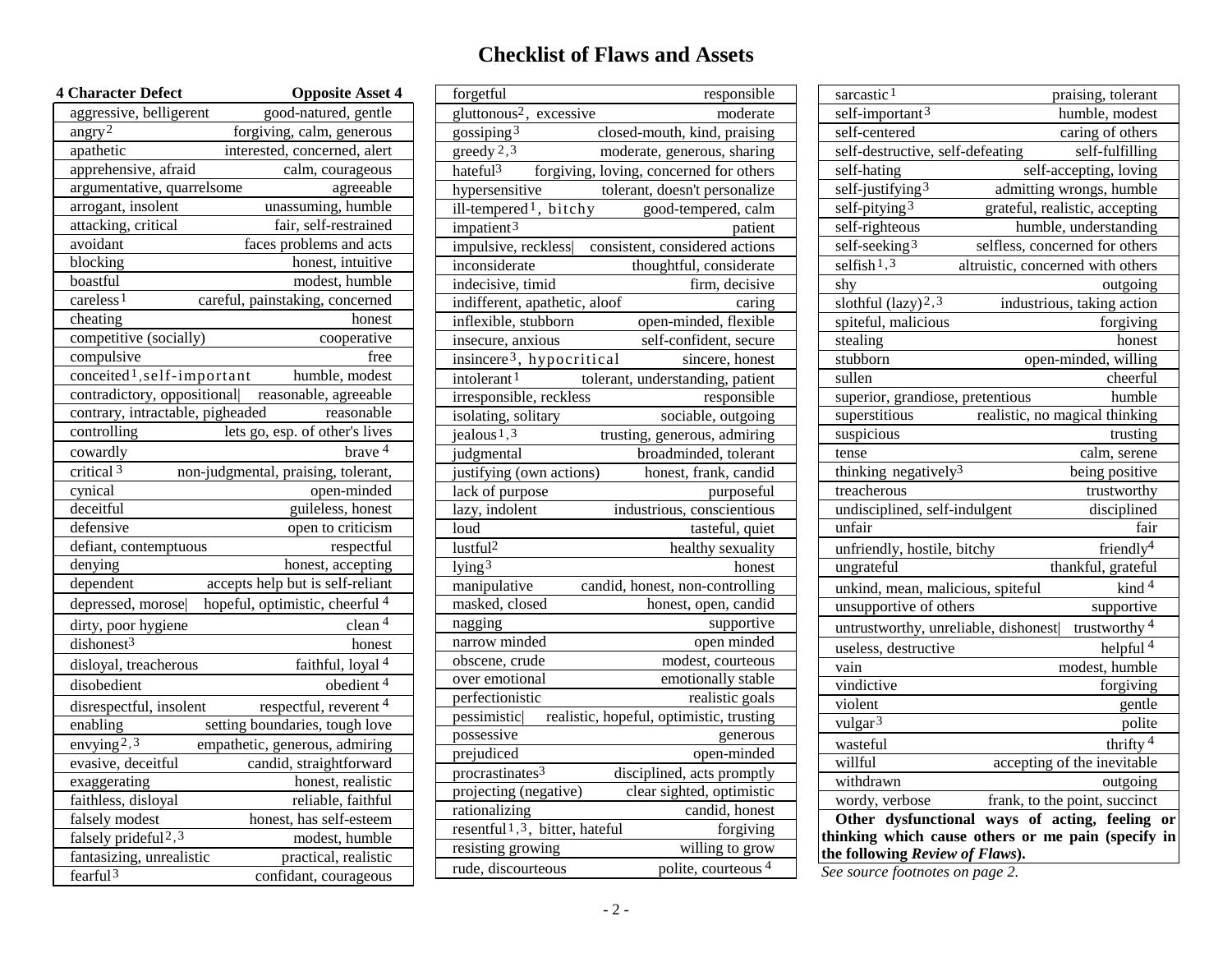# **Instructions for Completion**

# **REVIEW OF FLAWS** (optional)

*First, we searched out the flaws in our make-up which caused our failure.*

|                | <b>FLAW</b> | Give your best example of this specific flaw in your life. |
|----------------|-------------|------------------------------------------------------------|
| $\mathbf{1}$   |             |                                                            |
| $\sqrt{2}$     |             |                                                            |
| $\overline{3}$ |             |                                                            |
| $\overline{4}$ |             |                                                            |
| $\mathfrak{S}$ |             |                                                            |
| 6              |             |                                                            |
| $\overline{7}$ |             |                                                            |
| $8\,$          |             |                                                            |
| $\overline{9}$ |             |                                                            |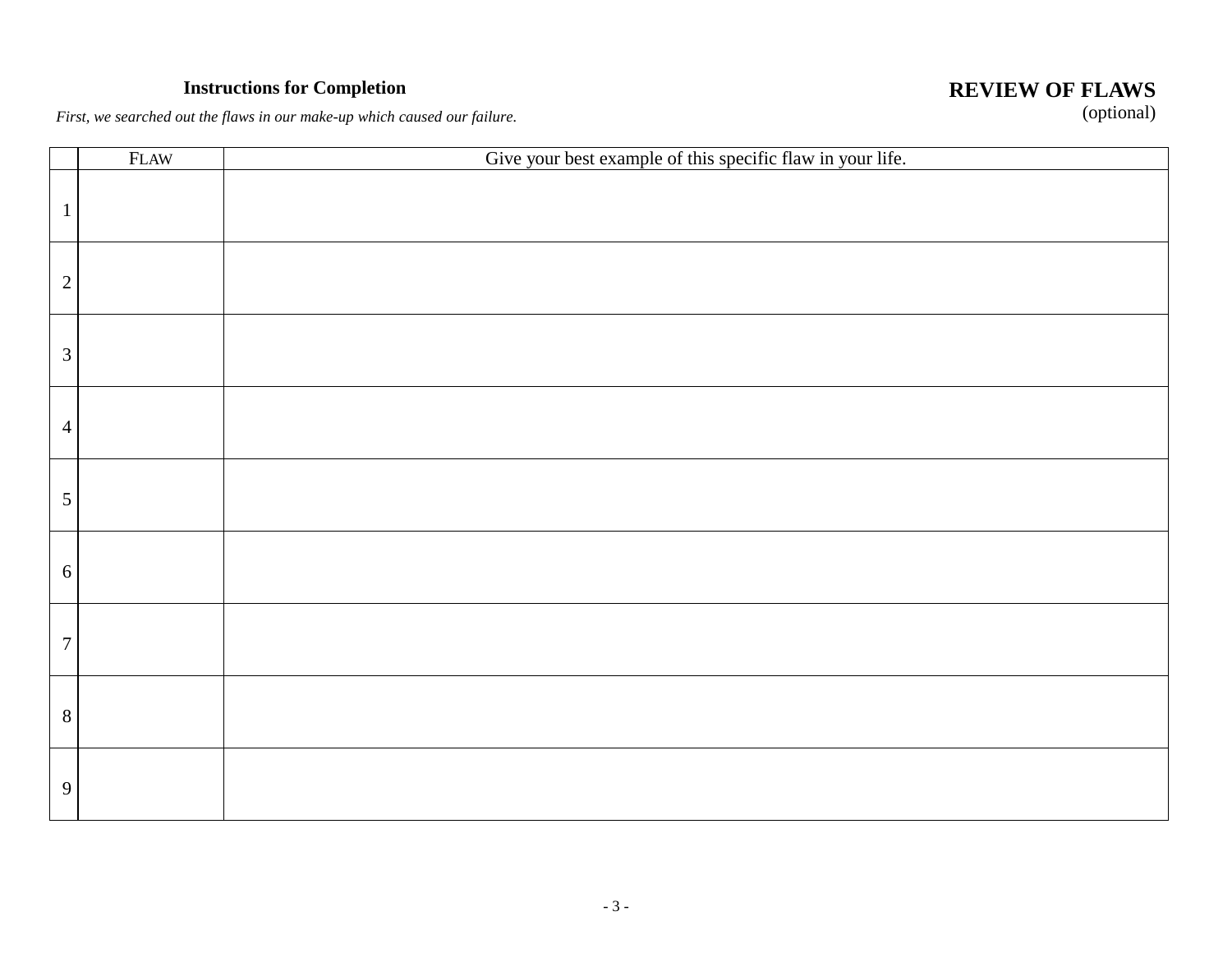|    | <b>FLAW</b> | Give your best example of this specific flaw in your life. |
|----|-------------|------------------------------------------------------------|
| 10 |             |                                                            |
| 11 |             |                                                            |
| 12 |             |                                                            |

**If you must list additional flaws do so below. Do not beat yourself up.**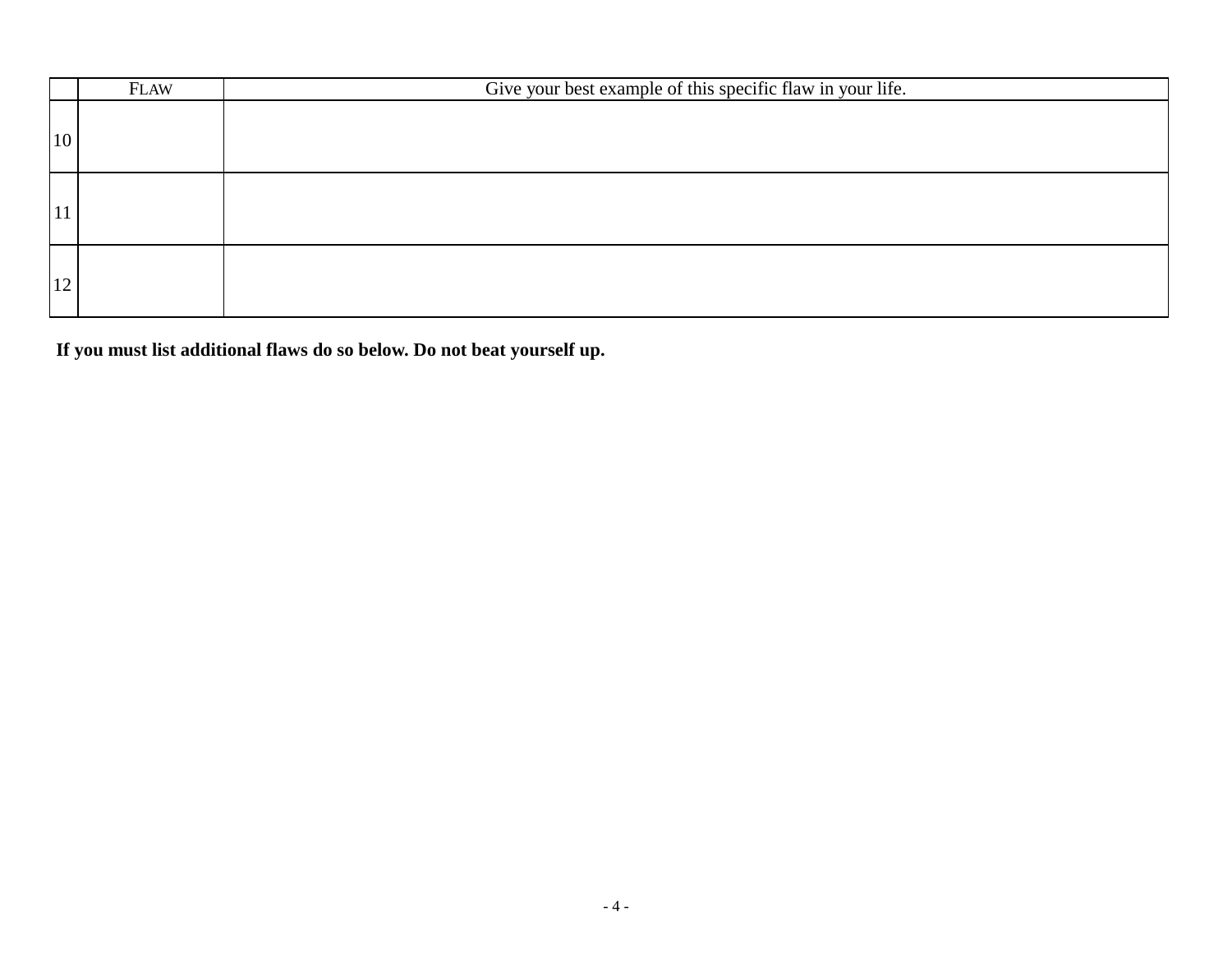# **RESENTMENTS**

**Do not be restricted by this list. It is just to help you get started. List your resentments on the next pages.** 

| <b>PEOPLE</b>             | In-Laws                     | Nationality                       |
|---------------------------|-----------------------------|-----------------------------------|
| Father                    | Judges                      | Philosophy                        |
| Mother                    | Lawyers                     | Races                             |
| <b>Boy Friends/Lovers</b> | Life-long Friends           | Religion                          |
| <b>Brothers</b>           | Parole Officers             | Society                           |
| <b>Sisters</b>            | Police                      | <b>PRINCIPLES</b>                 |
| <b>Sponsors</b>           | <b>Probation Officers</b>   | Adultery                          |
| Employers                 | <b>School Friends</b>       | Death                             |
| A.A. Friends              | <b>Teachers</b>             | God-Deity                         |
| Acquaintances             | Uncles                      | Golden Rule                       |
| Aunts                     | Wives                       | Heaven                            |
| <b>Best Friends</b>       | <b>INSTITUTIONS</b>         | Hell                              |
| C.A. Friends              | Authority                   | Homophobia                        |
| <b>Childhood Friends</b>  | Bible                       | <b>Jesus Christ</b>               |
| Clergy                    | <b>Child Protection</b>     | Life After Death                  |
| Co-Workers                | Church                      | Original Sin                      |
| Cousins                   | <b>Correctional System</b>  | Retribution                       |
| Creditors                 | <b>Education System</b>     | Satan                             |
| Doctors                   | Government                  | <b>Seven Deadly Sins</b>          |
| Employees                 | Law                         | Sin                               |
| <b>Girl Friends</b>       | Marriage                    | <b>Ten Commandments</b>           |
| Husbands                  | Health/Mental Health System | <b>MORE</b> from your experience! |
|                           |                             |                                   |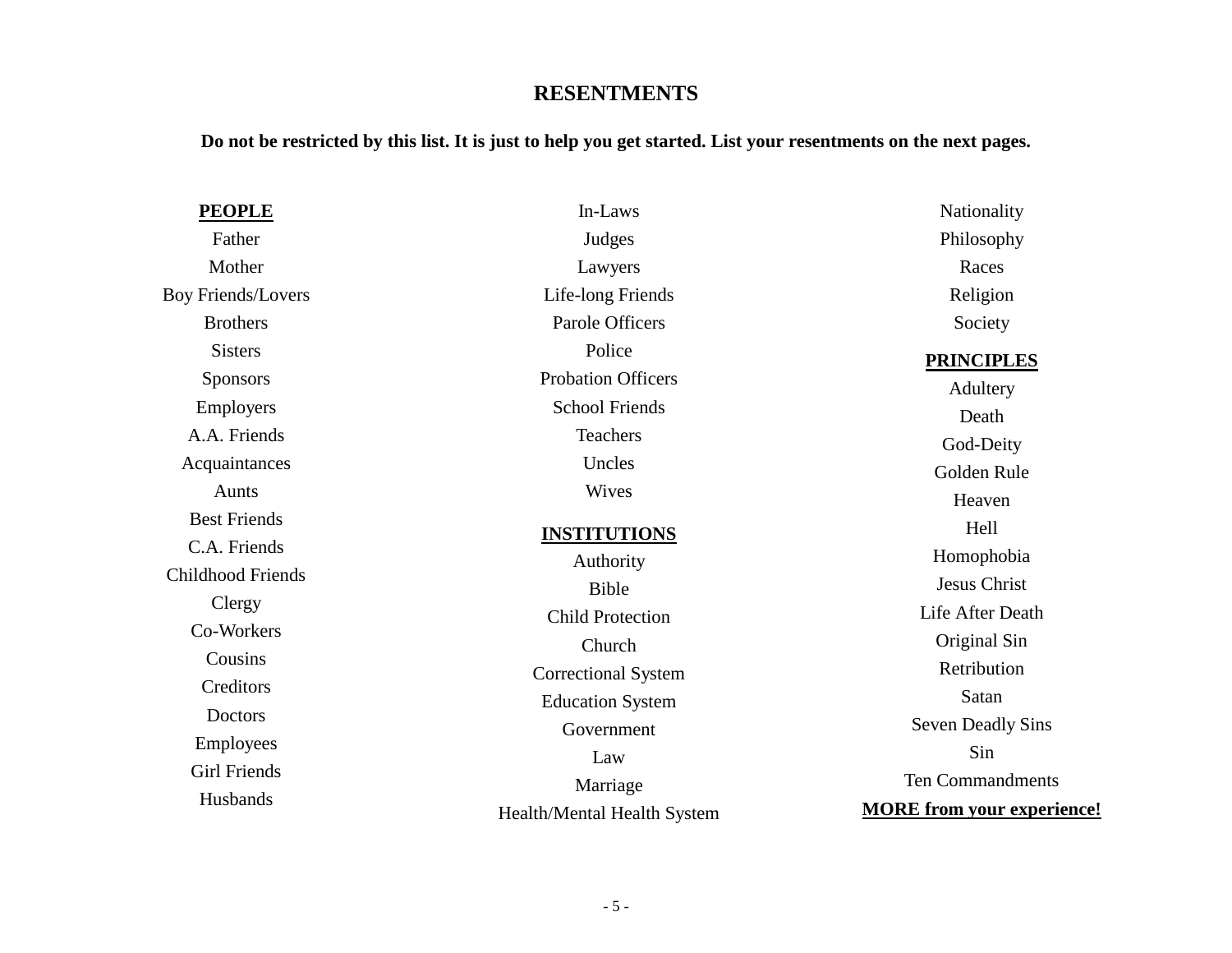# **Step Four** *Resentments* **Checklist** *Column 4\**

#### *"Putting out of our minds the wrongs others had done, we resolutely looked for our own mistakes. Where had we been selfish, dishonest, self-seeking and frightened?"*

#### **SELFISH**

- Not seeing others point of view, problems or needs
- Wanting things my way
- Wanting special treatment
- Wanting others to meet my needs– dependence
- Wanting what others have
- Wanting to control–dominance
- Thinking I'm better–grandiosity
- Wanting to be the best
- Thinking others are jealous
- Wanting others to be like me
- Being miserly, possessive
- Wanting more than my share
- Reacting from self loathing, self righteousness
- Too concerned about me
- Not trying to be a friend
- Wanting to look good or be liked
- Concerned only with my needs

## **DISHONEST**

- Not seeing or admitting where I was at fault
- Having a superior attitude–thinking I'm better
- Blaming others for my problems
- Not admitting I've done the same thing
- Not expressing feelings or ideas
- Not being clear about motives
- Lying, cheating, stealing
- Hiding reality–not facing facts
- Stubbornly holding on to inaccurate beliefs
- Breaking rules
- Lying to myself
- Exaggerating, minimalizing
- Setting myself up to be "wronged"
- Expecting others to be what they are not
- Being perfectionistic

# **SELF SEEKING**

- Manipulating others to do my will
- Putting others down internally or externally to build me up
- Engaging in character assassination
- Acting superior
- Acting to fill a void
- Engaging in gluttony or lusting at the expense of another person
- Ignoring others' needs
- Trying to control others
- Getting revenge when I don't get what I want
- Holding a resentment
- Acting to make me feel good

# **FRIGHTENED (OF)**

- Peoples' opinions
- Rejection, abandonment
- Loneliness
- Physical injury, abuse
- Not being able to control or change someone
- My inferiority, inadequacy
- Criticism
- Expressing ideas or feelings
- Getting trapped
- Exposure, embarrassment

\*Thanks to *Anonymous* in New England.

\_\_\_\_\_\_\_\_\_\_\_\_\_\_\_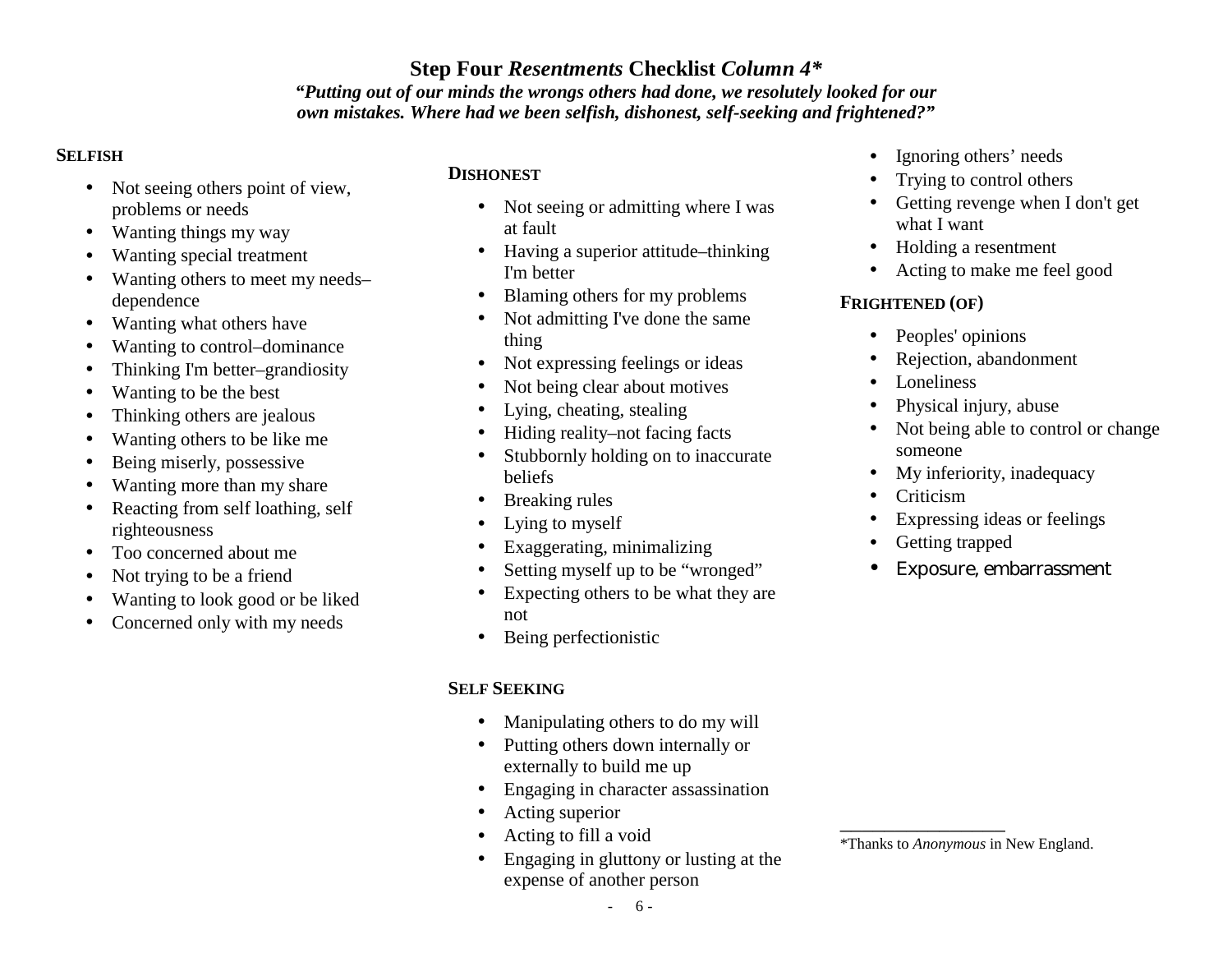|                |                                                                        | <b>Instructions for Completion</b>                                                                                                                                                                                                                                                                                                                                                                                                                                                                                                                                                                                                          | <b>REVIEW OF</b>                                                                                               |
|----------------|------------------------------------------------------------------------|---------------------------------------------------------------------------------------------------------------------------------------------------------------------------------------------------------------------------------------------------------------------------------------------------------------------------------------------------------------------------------------------------------------------------------------------------------------------------------------------------------------------------------------------------------------------------------------------------------------------------------------------|----------------------------------------------------------------------------------------------------------------|
|                |                                                                        | Complete each column top to bottom before proceeding to the next column.<br>Thus, for instance, fill in all the names of those you are resentful at<br>before filling in the column for the cause of each resentment. List real resentments, not imaginary or<br>theoretical resentments. Is the resentment a problem for you, does it cause you pain?                                                                                                                                                                                                                                                                                      | <b>RESENTMENTS</b><br>"SELF"                                                                                   |
|                | Column 1<br>Column 2 We asked ourselves why we were angry.<br>Column 3 | In dealing with resentments we set them on paper. We listed people, institutions or principles with whom we were angry.<br>On our grudge list we set opposite each name our injuries. Was it our self-esteem, our security, our ambitions, our<br>personal, or sex relations which had been interfered with?<br>Column 4 Referring to our list again. Putting out of our minds the wrongs others had done, we resolutely looked for our own<br>mistakes. Where had we been selfish, dishonest, self-seeking and frightened?<br>Column 5 This Column is optional. List specific other defects to show your participation in the resentments. | <b>COLUMN 3</b><br>COL. 4 COLUMN 5<br>Affects My<br>My<br>Specific<br>Defects<br>Own<br>Mistakes<br>(optional) |
|                | (Columns 4 and 5).                                                     | Reading from left to right we now see the resentment (Column 1), the cause (Column 2), the part of self that had been affected<br>(Column 3), and the exact nature of the defect within us that allowed the resentment to surface and block us off from God's will                                                                                                                                                                                                                                                                                                                                                                          |                                                                                                                |
|                | <b>COLUMN1</b>                                                         | <b>COLUMN 2</b>                                                                                                                                                                                                                                                                                                                                                                                                                                                                                                                                                                                                                             |                                                                                                                |
|                | I'm RESENTFUL at:                                                      | The Cause:                                                                                                                                                                                                                                                                                                                                                                                                                                                                                                                                                                                                                                  |                                                                                                                |
| $\overline{2}$ |                                                                        |                                                                                                                                                                                                                                                                                                                                                                                                                                                                                                                                                                                                                                             |                                                                                                                |
| 3              |                                                                        |                                                                                                                                                                                                                                                                                                                                                                                                                                                                                                                                                                                                                                             |                                                                                                                |
| 4              |                                                                        |                                                                                                                                                                                                                                                                                                                                                                                                                                                                                                                                                                                                                                             |                                                                                                                |
| 5              |                                                                        |                                                                                                                                                                                                                                                                                                                                                                                                                                                                                                                                                                                                                                             |                                                                                                                |
| 6              |                                                                        |                                                                                                                                                                                                                                                                                                                                                                                                                                                                                                                                                                                                                                             |                                                                                                                |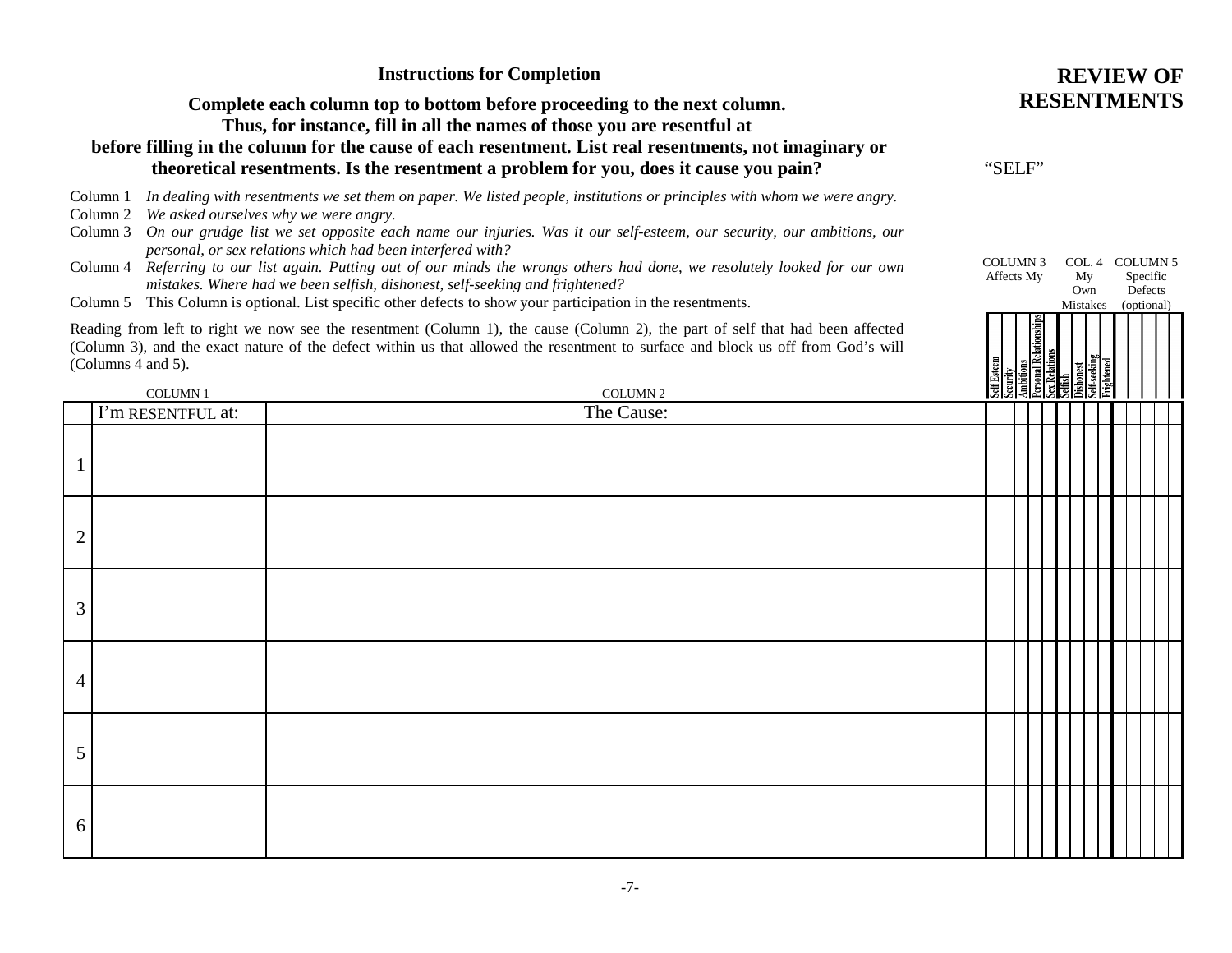|                  |                                     |           |  |  | Self Esteem<br>Security<br>Aubitions<br>Personal Relationships<br>Self-sesking<br>Self-sesking<br>Self-sesking<br>Frightened |  |  |
|------------------|-------------------------------------|-----------|--|--|------------------------------------------------------------------------------------------------------------------------------|--|--|
|                  | $\overline{\Gamma}$ m RESENTFUL at: | The Cause |  |  |                                                                                                                              |  |  |
| $\boldsymbol{7}$ |                                     |           |  |  |                                                                                                                              |  |  |
| $\, 8$           |                                     |           |  |  |                                                                                                                              |  |  |
| $\overline{9}$   |                                     |           |  |  |                                                                                                                              |  |  |
| 10               |                                     |           |  |  |                                                                                                                              |  |  |
| $ 11\rangle$     |                                     |           |  |  |                                                                                                                              |  |  |
| 12               |                                     |           |  |  |                                                                                                                              |  |  |

**If you must list additional resentments do so below.**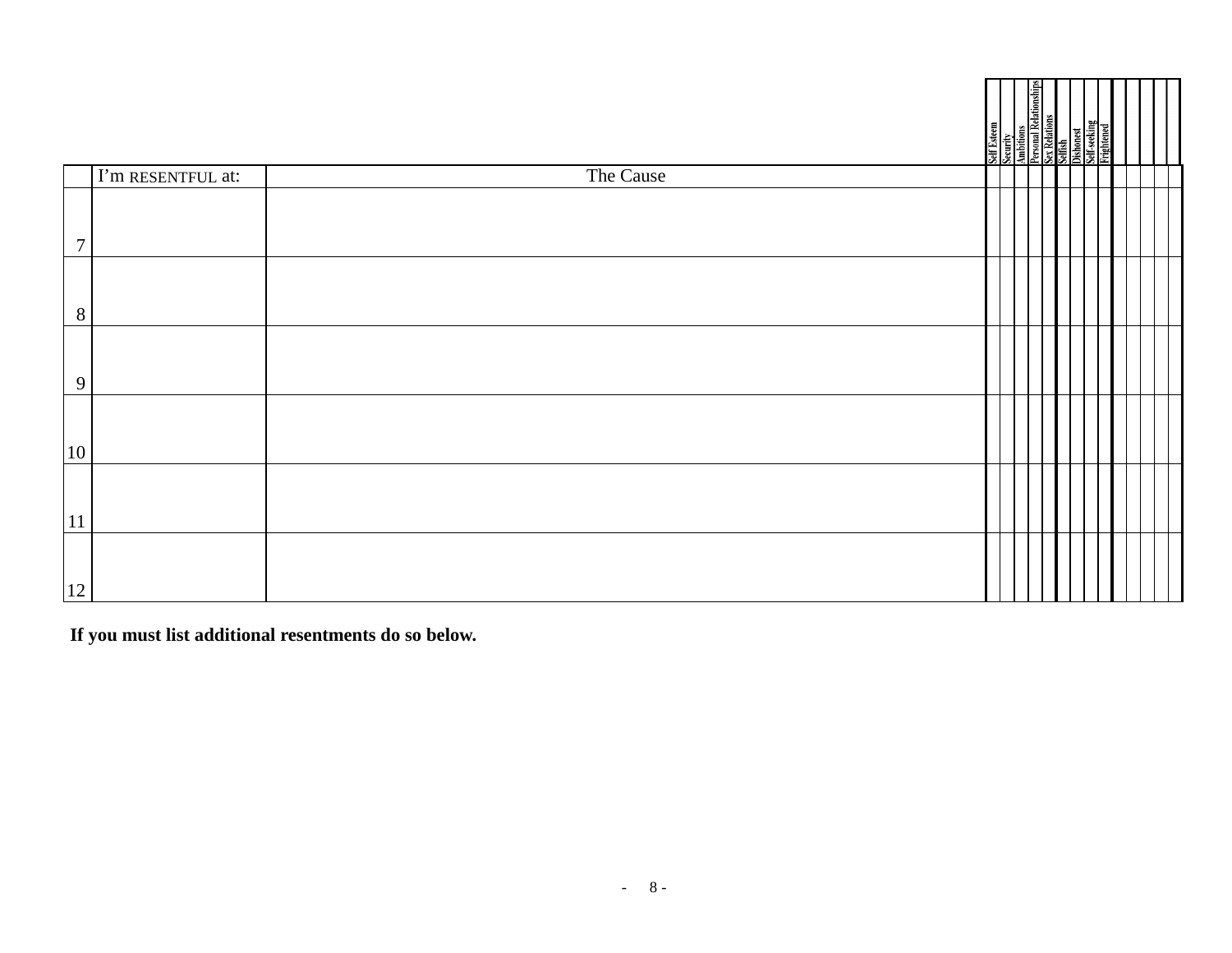# **FEARS Do not be restricted by this list. It is just to help you get started. List your fears on the next pages**

| abandonment          | flying                               | needing anyone                             |
|----------------------|--------------------------------------|--------------------------------------------|
| aging                | fourth & fifth steps                 | not being good enough                      |
| anger                | future, the                          | not being happy                            |
| authority figures    | getting fat or thin                  | not being liked                            |
| being alone          | God                                  | not being perfect                          |
| being deceived       | going home                           | people (specify who)                       |
| being found out      | going out on a "whim"                | police, the                                |
| being myself         | having children                      | poverty                                    |
| change               | homelessness                         | procrastination                            |
| compliments          | homosexuality                        | rape                                       |
| confrontation        | honesty                              | rejection                                  |
| creditors            | humiliation                          | relationships                              |
| death                | hurting others                       | resentments, my                            |
| denial, my           | I'm a fraud and others will find out | responsibility                             |
| disapproval          | incarceration                        | risks                                      |
| disease              | intimacy                             | saying that I can't do something           |
| divorce              | IRS, the                             | sex                                        |
| embarrassment        | letting go                           | sponsor, my                                |
| employment           | living                               | success                                    |
| facing myself        | loneliness                           | unemployment                               |
| failure              | losing hope                          | unknown, the                               |
| fear                 | love                                 | violence                                   |
| feelings             | mediocrity                           | work                                       |
| financial insecurity | money                                | Search your own experience for other fears |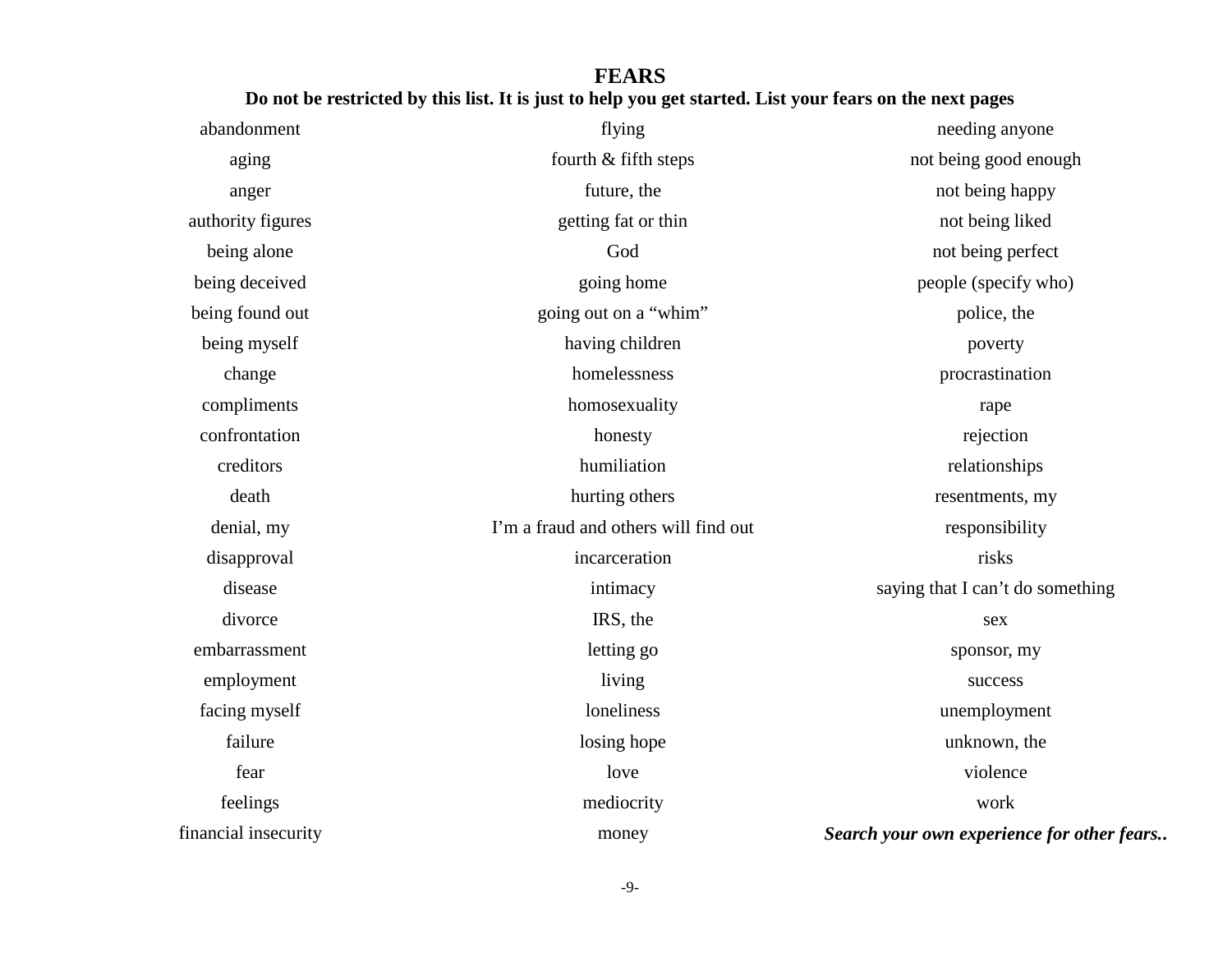#### **Instructions for Completion**

# **REVIEW OF FEARS**

#### **Complete column 1 from top to bottom before proceeding to the next column. Ask yourself whether the fear is a problem in your life. Be realistic. Discuss significant fears, not theoretical or imaginary fears.**

Column 1 *We reviewed our fears thoroughly. We put them on paper, even though we had no resentment in connection with them.*  Column 2 *We asked ourselves why we had them.* 

| COLUMN 1        | COLUMN 2                |
|-----------------|-------------------------|
| I'm FEARFUL of: | Why do I have the fear? |
|                 |                         |
| $\mathbf{2}$    |                         |
| $\mathfrak{Z}$  |                         |
| $\overline{4}$  |                         |
| 5               |                         |
| 6               |                         |
| $\overline{7}$  |                         |
| 8               |                         |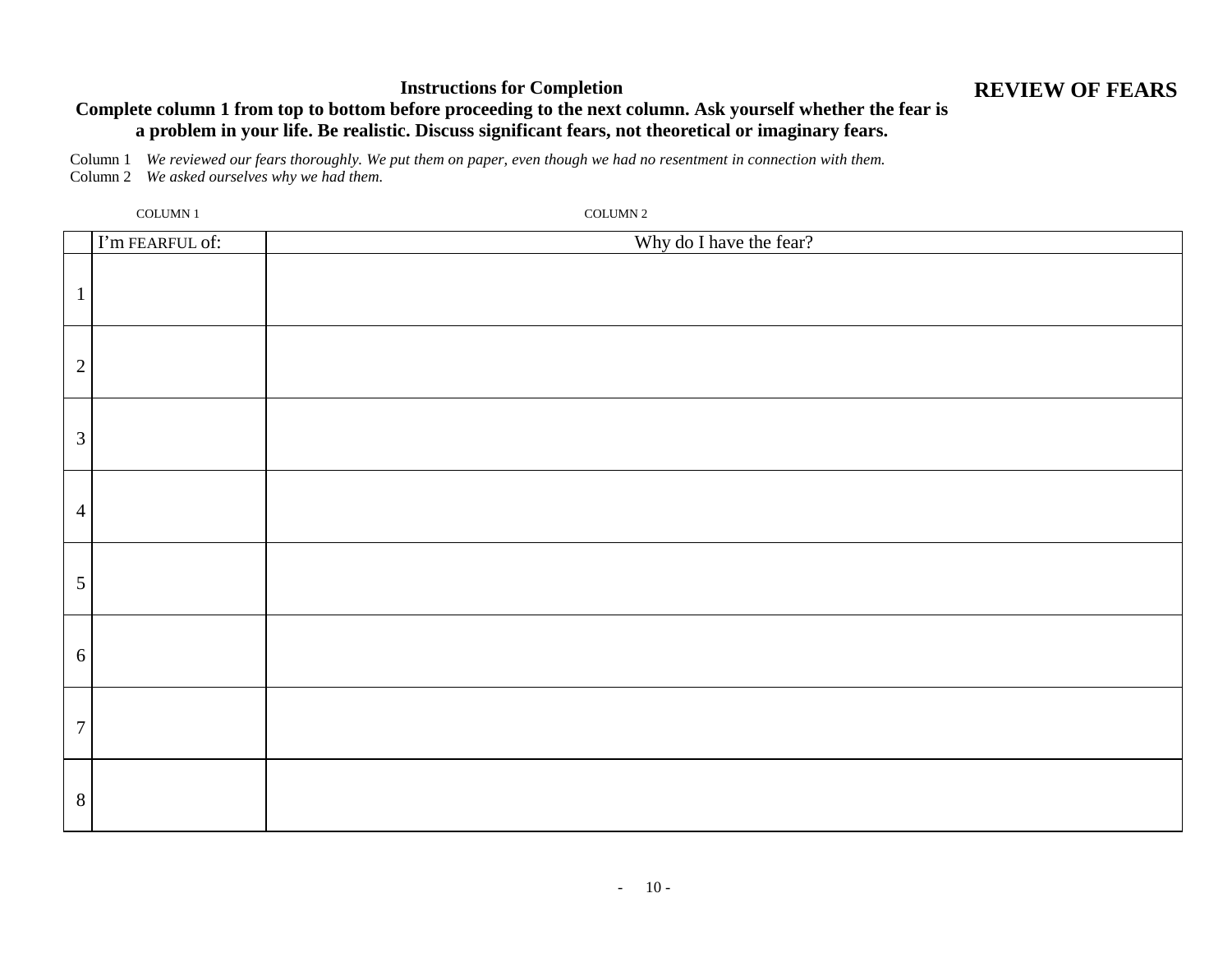| 9  |  |
|----|--|
| 10 |  |
| 11 |  |
| 12 |  |

**If you must list additional fears do so below.**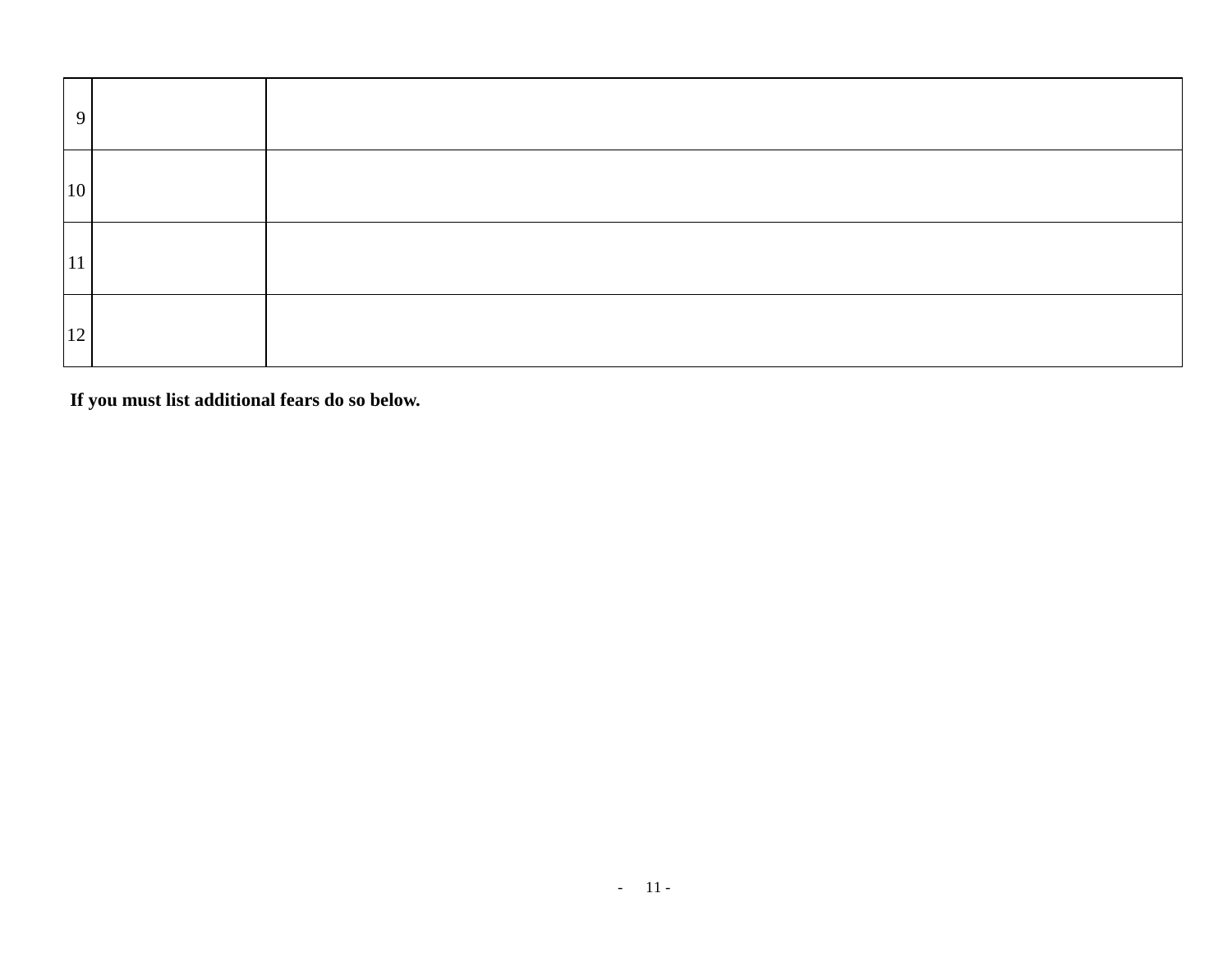#### **Column 1 checklist (***We reviewed our sex conduct over the years past. Whom had we hurt?)*

- Her, him, family, friends, coworkers, etc.
- Me with guilt or shame
- Infecting him/her a sexually transmitted disease
- Involving him/her in legal proceedings
- Embarrassing him/her
- How did I cause the hurt?

#### **Column 2 checklist (***Where had we been selfish, dishonest or inconsiderate?)*

#### **SELFISH**

- Using him/her to meet my needs for sex, attention, approval, mothering, or fathering
- Not seeing him/her needs or problems
- Wanting to look good or be liked
- Taking out my emotions on him/her (anger, sadness, etc.)
- Wanting to control him/her
- Wanting special treatment
- Wanting him/her to take care of me
- Wanting more than my share
- Not trying to be a friend

# **Step Four** *Sex Conduct* **Checklist\***

**DISHONEST** (to me or others)

- Leading someone on–saying I care for him/her more than I do because I want sex
- Not admitting my sexual orientation
- Thinking I'm better (grandiosity)
- Being perfectionistic
- Not being clear about my motive (wanting fathering, mothering, approval, approval, or sex)
- Wanting to vent my emotions on or control him/her
- Cheating on him/her

# **INCONSIDERATE**

- To her, him, family, friends, coworkers, etc.
- Putting others or myself at risk of disease, legal involvement, and embarrassment
- How I was inconsiderate?

# **Column 3 checklist (***Did we unjustifiably arouse jealousy, suspicion or bitterness)*

## **JEALOUSY:**

- Of her, him, family, friends, coworkers, etc.
- How did I cause jealousy (tricking, flirting, also see *Suspicion,* below)?

## **SUSPICION:**

- Of her, him, family, friends, coworkers, etc.
- How did I cause suspicion (lying, flirting, tricking, coming home late, etc.)?

#### **BITTERNESS:**

About her, him, family, friends, coworkers, etc. About me (guilt, shame) How did I cause bitterness?

# **Column 4** *(Where was I at fault?)*

• Was I selfish, self seeking, dishonest or fearful, thoughtless, uncaring?

## **Column 5 (***What should I have done instead?)*

- Not used the person
- Respected him/her
- Tried to be a friend
- Been candid and open
- Cared about him/her
- Treated him/her as I would have wanted to be treated

<sup>\*</sup>Thanks to *Anonymous* in New England.